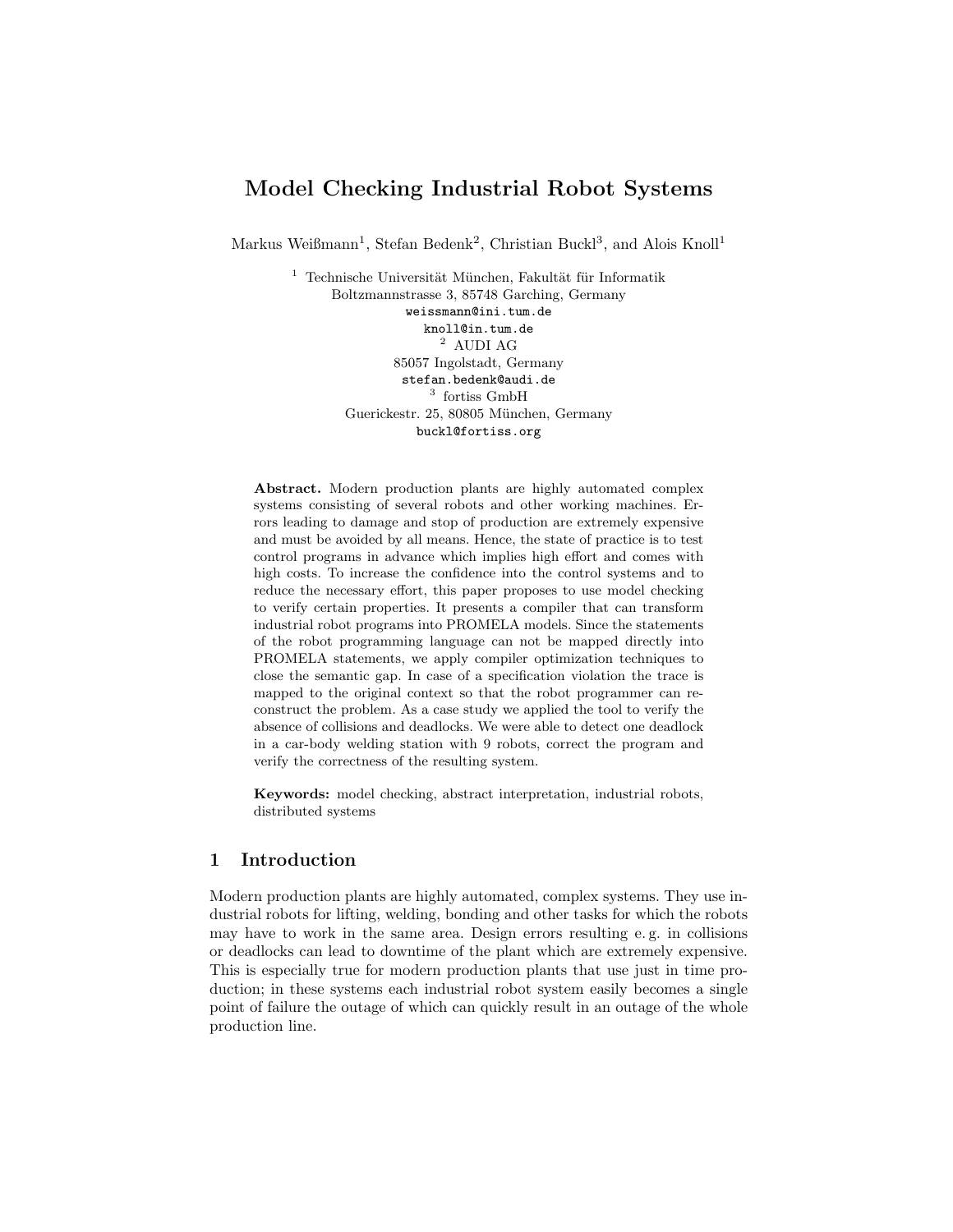To address this problem upfront, the control programs are tried to be kept as simple as possible. This approach is counteracted upon by the necessity for more and more dynamic production processes. For example car body production plants are used to produce different variants of cars, e. g. a fastback and station wagon, different numbers of doors, etc. This flexibility has to be provided by the control programs.

Virtual commissioning is an approach to find problems in the programming upfront, before the plant is built. Most commonly it is carried out as a computer simulation of the industrial robot system. Different levels of detail on the physical part of the plant are used, reaching from a plain emulation of the programs to 3D simulations with a hardware-in-the-loop setup of the controllers. Using this simulation the programs can be tested. However this approach implies great testing effort and does not guarantee the correctness of the system.

To target this issue, this paper proposes the use of model checking techniques to verify the correctness of the system with respect to certain properties. This approach has the advantage that it can prove the absence of errors – in contrast to tests. To apply model checking on the control programs, they must first be transformed into a formal model. Since engineers without a background in formal verification should be able to apply this method, too, a manual creation of this formal model is not feasible. An automated translation solves this problem and also the need to keep the formal model and the original robot programs synchronized.

This paper presents a compiler that can transform industrial robot programs into PROMELA models as input for the SPIN model checker [12]. Since the statements of the robot programming language can not be mapped directly into PROMELA statements, we apply compiler optimization techniques to close the semantic gap. To verify certain properties our tool extends the PROMELA code with assertions. The engineer can add further properties in form of linear temporal logic (LTL) formulas. To simplify the formulation of these LTL formulas, LTL patterns for each property to verify are provided.

If SPIN detects a violation of one property, it generates an error trace leading to the violation in the PROMELA model. To help a robot programmer understand the result of the analysis, the presented tool-chain provides a projection of the error-trace in the model back to the original robot programs.

As a case study we applied the tool to verify the absence of collisions and deadlocks. We were able to detect one deadlock in a car-body welding station with 9 robots, correct the robot control programs and verify the correctness of the resulting system.

The structure of the paper is as follows: Section 2 contains preliminaries on the problem and gives an overview of previous work; Section 3 discusses the problem details; our solution is presented in section 4. The results of our analysis of two industrial robot systems can be found in section 5. We conclude in section 6.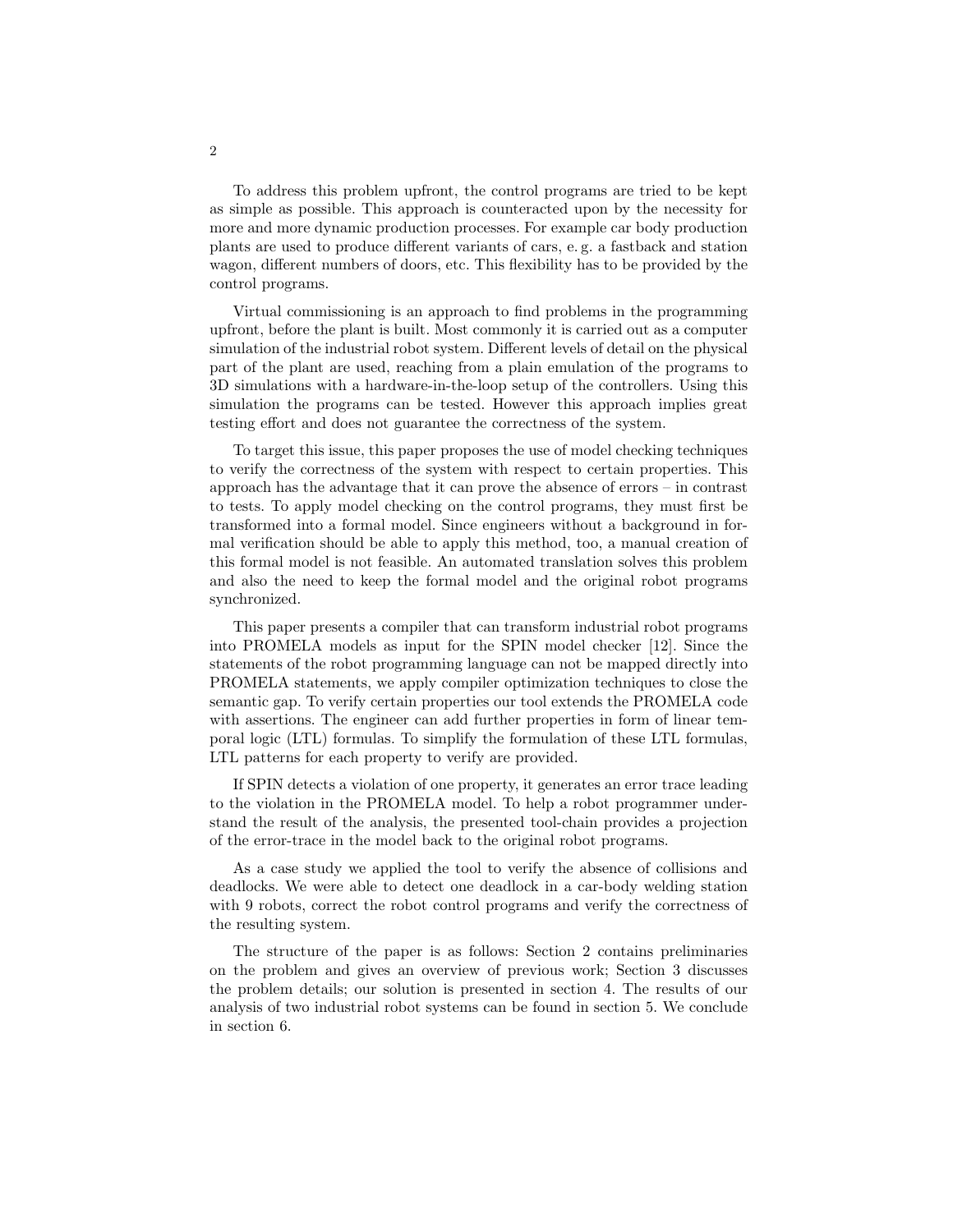### 2 Background

An industrial robot system typically consists of a programmable logic controller (PLC) and several robots. The PLC and the robots are running the control programs. They control further devices like welding guns and riveting systems, which are not programmable devices; they are either controlled by the PLC or a robot. The PLC controls the system as a whole; it tells the robots which control program to use for the current process. The PLC is also the master hub of the industrial robot system: All up-stream communication from the system devices is routed through the PLC; hence the network topology of the system is a tree.

To reduce costs, increase reliability and to shorten product cycles, manufacturers want to have a high quality control software before starting the commissioning process. The current approach is to model the industrial robot system in a hardware-in-the-loop (HIL) simulation, the so-called virtual commissioning. This method allows testing up-front, but finding bugs is still a tedious task and the absence of bugs can not be shown. To address this problem, we want to introduce formal verification to analyze the control software.

Several approaches to formal verification for embedded systems [7] and more specifically industrial control systems using PLCs [19] are available. A common solution is to use model checking, e. g. with the SPIN model checker; other approaches include abstract interpretation [17] or manually created, computer based proofs [18].

A basic solution for making use of a model checker is to manually create a model of the PLC program, then use a model checker to verify it [14]. As our goal includes providing a system for non-experts in verification, manually created proofs are not a suitable option. More advanced approaches use automatic translation from PLC programs in Instruction List (IL) [4, 15] or in Sequential Function Charts (SFC) [1]. This method is suitable not only for PLC programming languages: The Java PathFinder can be used to verify Java programs [11] by compiling them to PROMELA, the modeling language of SPIN. Bandera follows a similar approach and can analyze Java programs; it uses an optimizing compiler to translate them to either a Spin or NuSMV model [5]. This has also been done with programs written in C with a mixed-mode translation; the programs are compiled and combined with manually written system calls [8]. Care has to be taken that the extraction provides a faithful model of the system [10].

A remaining problem of the automatic model extraction [13] is that there is still the need for an expert to interpret the resulting trace in case of an error. This problem can be solved by creating highly specialized model checkers that can use the original program as model, e. g. in C [2] and in PLC/IL language [16].

Abstract interpretation has been used on modeling languages [9] and also on PLC/IL programs to perform range analysis [3].

Our approach uses model extraction on the robot programs, while the PLC task is generated. The resulting model consisting of multiple processes can then be verified. In case an error is found in the model, the resulting error-trace is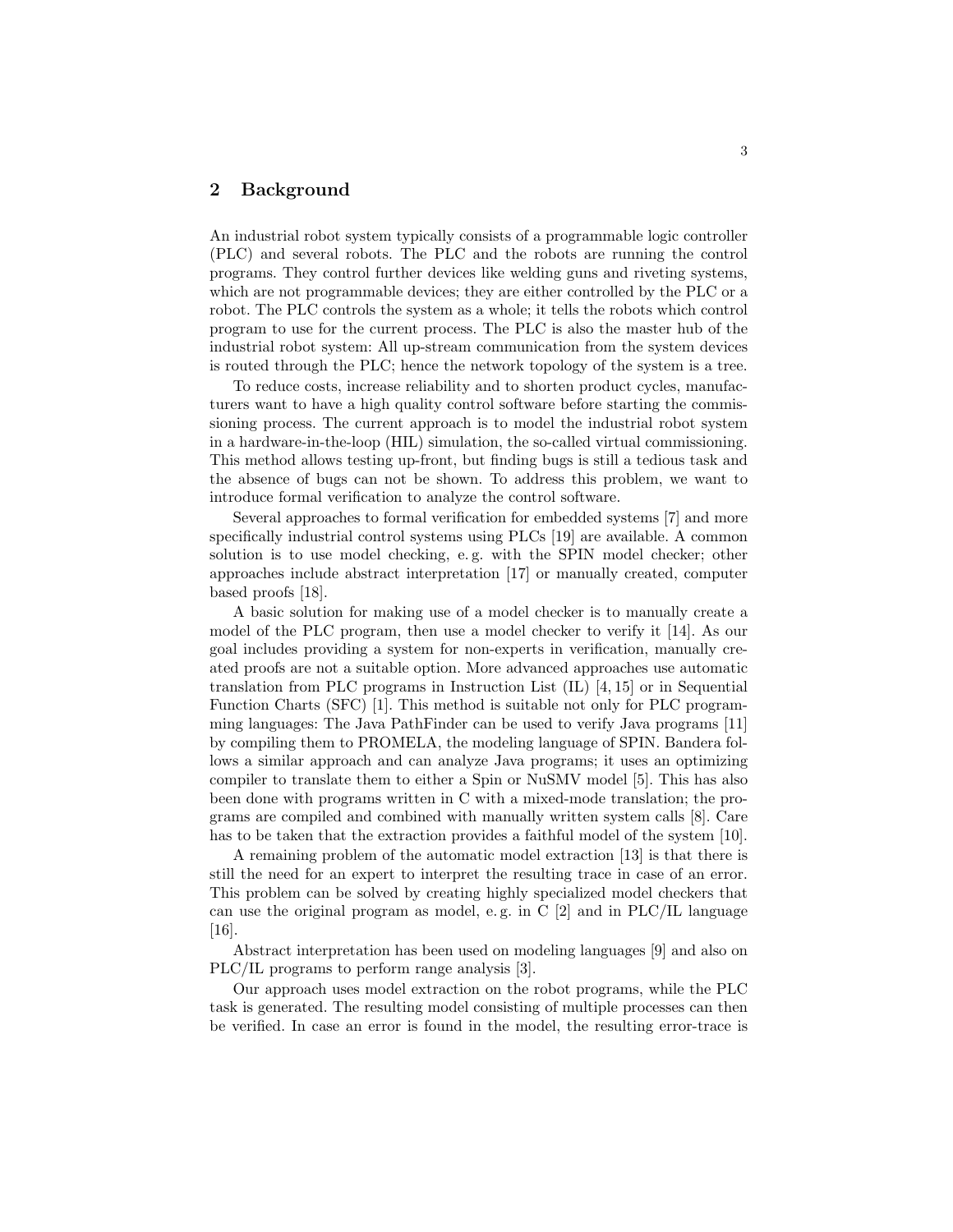projected back to the original context. Example properties that can be checked are deadlocks, collisions and kill-switch violations.

# 3 Problem Statement

In this section we provide an overview of the system we want to verify. We will discuss the robot programming language and the interlock algorithm provided by the PLC.

An industrial robot system typically consists of up to 10 robots and a PLC which communicate over field bus. This distributed system shares common resources in the form of physical space that can be occupied by a single robot only. If more than one robot tries to use the same area at the same time, this behavior leads to a collision of the robots. To avoid this behavior the robots use a software locking mechanism with the PLC as central arbiter.

Before an industrial robot system's start of production (SOP) its behavior is tested to assure it is working correctly, e. g. it is free of collisions. This testing is tedious, expensive and can not guarantee the absence of errors.

Our goal is to provide a system that:

- does not require much effort to set up for a concrete industrial robot system
- can quickly verify the absence of certain programming errors
- is easy to use for a robot programmer, i. e. does not require expertise in formal verification

### 3.1 Robot Programming Language

The robot control language (VKRC) is an imperative language. Our compiler handles the core language which is sufficient to detect the faults we want to find. For simplicity we will refer to this subset as VKRC. This core language includes assignments, control flow commands and movement commands for the robotic arm.

Variables The language only has boolean expressions. Depending on their type, variables can either store a boolean value or a boolean expression. Variables need not be declared, the set of variables is fixed. There are local variables, outgoing, incoming and symbolic variables; variables have a one-character prefix that determines their type followed by a natural number (see table 1). The outgoing and incoming variables are for communication with the PLC: Their contents are sent to the PLC by the robots runtime system, received from it respectively. This communication is completely transparent to the robot programmer. The symbolic variables can store an expression which gets evaluated when the symbolic variable is read. The kill-switch condition variable is a special purpose symbolic variable: When moving, the robot continuously checks this variable and triggers an emergency stop if the stored expression evaluates to false.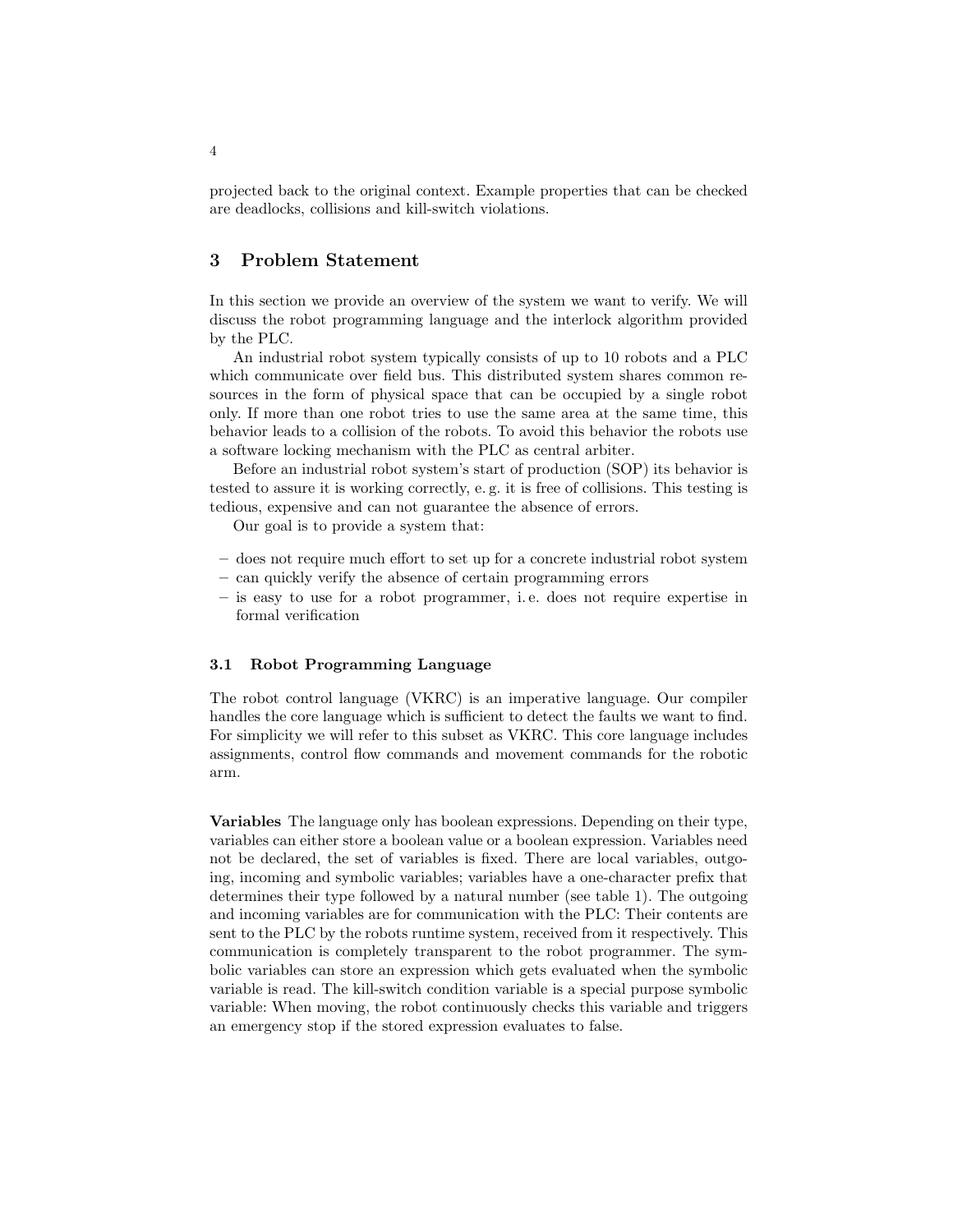|  | Variable Semantics |
|--|--------------------|
|--|--------------------|

| $F_n$                                                               | Local variable                                                                                                                                                                                                     |  |  |  |  |
|---------------------------------------------------------------------|--------------------------------------------------------------------------------------------------------------------------------------------------------------------------------------------------------------------|--|--|--|--|
| An                                                                  | Outgoing variable                                                                                                                                                                                                  |  |  |  |  |
| En                                                                  | Incoming variable (read-only)                                                                                                                                                                                      |  |  |  |  |
|                                                                     |                                                                                                                                                                                                                    |  |  |  |  |
|                                                                     | $\begin{tabular}{l c c c} \hline \texttt{M} \texttt{m} & \texttt{Symbolic variable (local)} \\ \hline \texttt{FB} \texttt{ SPS} & \texttt{Kill-switch condition (only on left-hand side)} \\ \hline \end{tabular}$ |  |  |  |  |
| <b>Table 1.</b> Types of variables in VKRC ( $n \in \mathbb{N}^+$ ) |                                                                                                                                                                                                                    |  |  |  |  |

Statements The assignment statement is the predominant command of VKRC programs. If the variable on the left-hand side is of type local or outgoing, the expression on the right-hand side gets evaluated and the result is stored in the target variable. If the target variable is a symbolic variable, the expression itself is stored without binding any values of the variables used in the expression.

For moving the robotic arm, VKRC has several movement commands that will make the runtime system move the arm to the designated target coordinate. The different commands are used for specifying the movement trajectory with which the robotic arm is moved. The movement commands feature a plethora of arguments with which the movement can be further specified. As we do not take into account all available options to fine-tune the movement, the movement commands presented here are simplified.

The VKRC language has subroutine calls. VKRC subroutines do not take parameters nor do they return a value. The subroutine call is only available as a conditional call for which the programmer must provide a condition expression. Subroutines must not be called recursively.

Control flow statements provide a conditional jump similar to a C goto/label. Furthermore the repeat statement lets the programmer call a subroutine several times or unless a given condition is met. At last there is a blocking wait statement that will block until the given expression evaluates to true.

| Command                                         | Semantics                                                                                    |  |  |  |  |
|-------------------------------------------------|----------------------------------------------------------------------------------------------|--|--|--|--|
| $variable = expression$                         | Assignment of expression to variable                                                         |  |  |  |  |
| GOTO LABEL $id = expression$                    | Conditional jump to label id                                                                 |  |  |  |  |
| LABEL $id$                                      | Target of a jump                                                                             |  |  |  |  |
| $subroutine = expression$                       | Conditional subroutine call of <i>subroutine</i>                                             |  |  |  |  |
|                                                 | REPEAT subroutine = $n$ STOP = expression Call subroutine n-times or unless condition is met |  |  |  |  |
| WARTE BIS expression                            | Wait until <i>expression</i> is met                                                          |  |  |  |  |
| $n$ PTP                                         | Move the robot arm to position $n$ (point-to-point)                                          |  |  |  |  |
| $n$ LIN                                         | Move the robot arm to position $n$ (linear)                                                  |  |  |  |  |
| $n, m$ CIRC                                     | Move the robot arm to position m via n (circular)                                            |  |  |  |  |
| <b>Table 2.</b> Statements of the VKRC language |                                                                                              |  |  |  |  |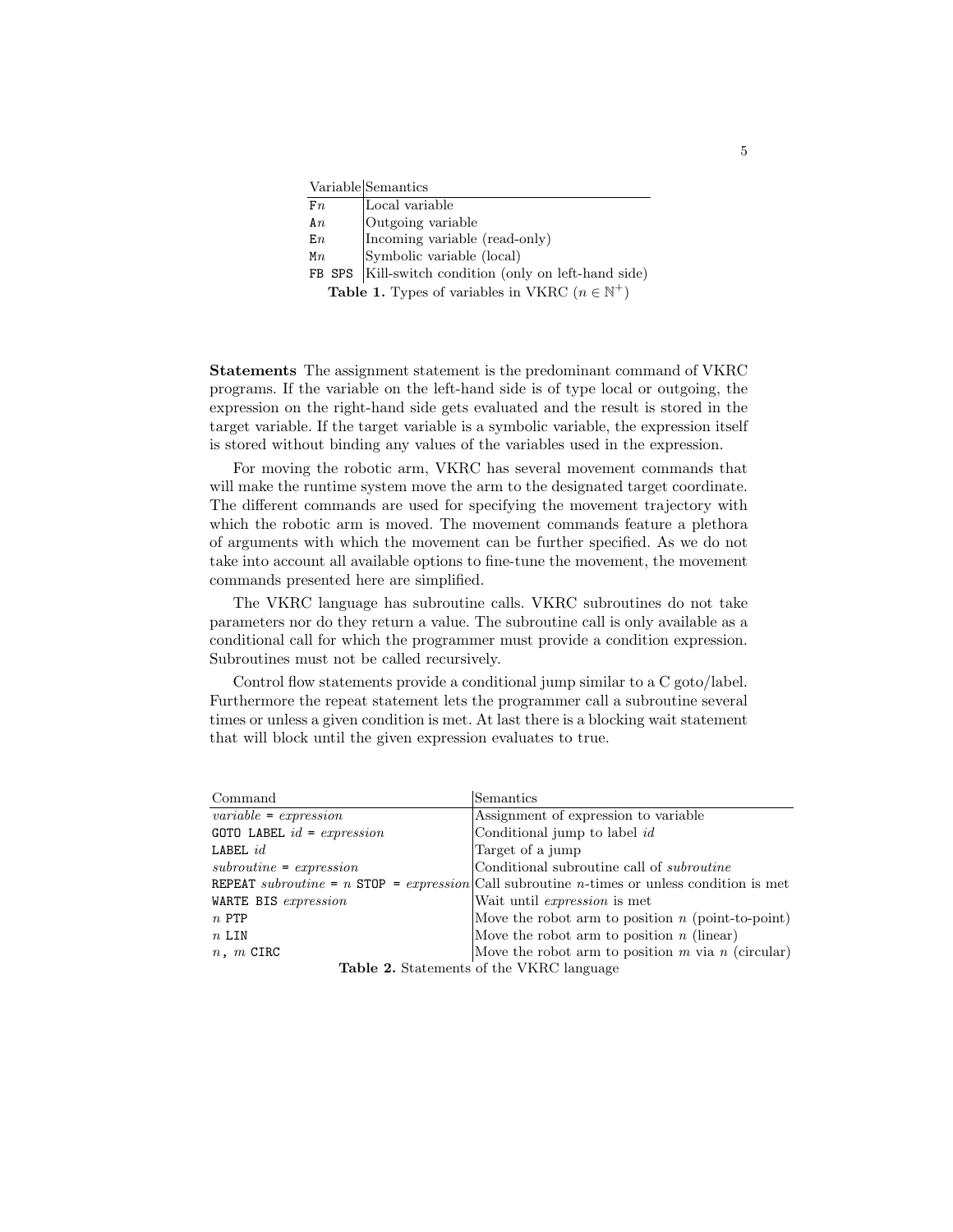| Boolean Expression                        | Semantics                                                   |  |  |
|-------------------------------------------|-------------------------------------------------------------|--|--|
|                                           | $expression \& expression$ [Logical and of two expressions] |  |  |
|                                           | $expression + expression$ [Logical or of two expressions]   |  |  |
| : expression                              | Logical inversion of expression                             |  |  |
| $\epsilon$ expression )                   | Brackets for changing order of precedence                   |  |  |
| variable                                  | See table 1                                                 |  |  |
| AUS                                       | false (literally off)                                       |  |  |
| EIN                                       | true (literally $\text{on}$ )                               |  |  |
| <b>Table 3.</b> Boolean functions in VKRC |                                                             |  |  |

Communication The robot uses the input and output variables to communicate with the PLC; this communication is handled by a field bus. To the robot programmer this communication is completely transparent, to him the robot appears to have a shared memory with the PLC.

The PLC can either handle the incoming and outgoing variables of the robot with a PLC program, or just map the outgoing variables to incoming ones of another robot.

#### 3.2 Interlock algorithm

The robot programming language does not have lock/unlock primitives. The robot programs rely on the PLC as an arbiter to guarantee that a lock can only be taken by a single robot. The actual lock is between the two robots only; the PLC only manages the token which allows a robot to acquire a lock.

If a robot wants to lock a certain area, it first requests the corresponding token from the PLC. The PLC will hand out this token only to one robot at a time and will withdraw it only if the robot gives it back. A robot that has a token is allowed to take the actual lock – if it is not already taken. After obtaining the actual lock, the robot will give back the token. When it has left the corresponding area, the robot must unlock the area (see figure 1). The corresponding program code of the robot can be seen in figure 2.



Fig. 1. Robot 1 successfully locks a shared working area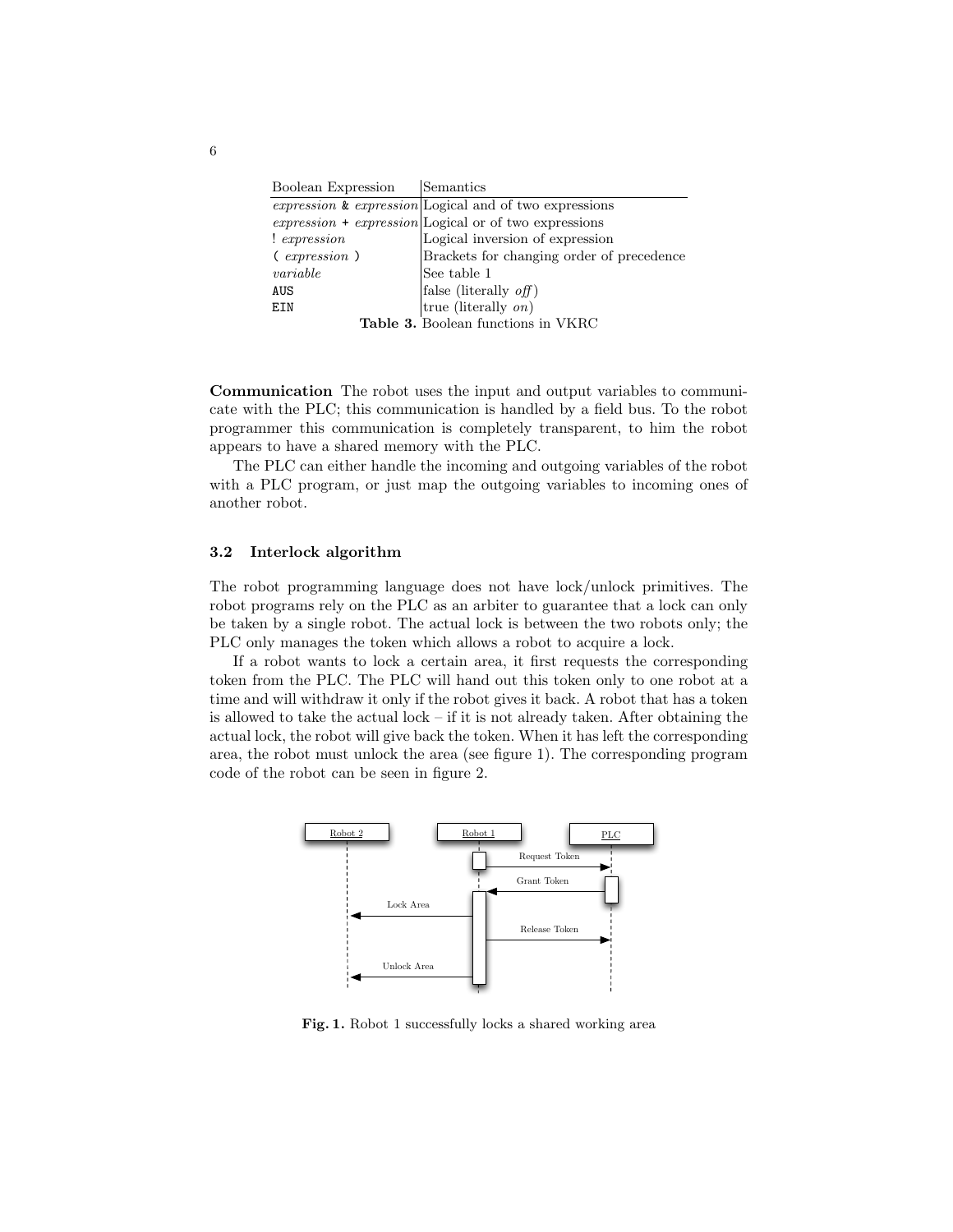```
−− r e q u e s t token from the PLC
A81 = EIN− block until area is free and token is granted
WARTE BIS E41 & E81
−− l o c k a r e a
A41 = AUS− return token
A81 = AUS-− may now operate in shared working area
. . .
−− unl ock a r e a
A41 = EIN
```
Fig. 2. Robot program code to lock area 41/81

# 4 Solution

Our tool-chain (see Figure 3) allows a robot programmer to verify programs without requiring any knowledge in model checking. The VKRC compiler translates the robot programs into PROMELA code. Together with the PLC logic and the error description, this forms our model. This model is then verified with SPIN. If an error is found, we transform the trace back into a VKRC trace.

#### 4.1 VKRC to PROMELA compiler

The VKRC to PROMELA compiler is a classic lexer/parser based compiler written in OCaml. It can compile one robot control program into a PROMELA process. The compiler also generates a list of PROMELA variable declarations for the set of variables that are actually used by the PROMELA process. The generated processes and variable declaration lists can then be combined to form a model of the industrial robot system.

Locations The lexer passes the location information about the origin of tokens to the parser. The parser embeds this information into each statement of the abstract syntax tree, so that we know the corresponding file and line of each statement. This information is kept for each statement during all compiler phases. When the compiler backend generates PROMELA code, it not only creates PROMELA statements for the corresponding logic, but also printstatements. They print a line containing the location information and additional information about the values of the variables used in the statement.

This allows the transformation of the SPIN trace into a VKRC trace by using the guided execution capability of SPIN with the error trace. During guided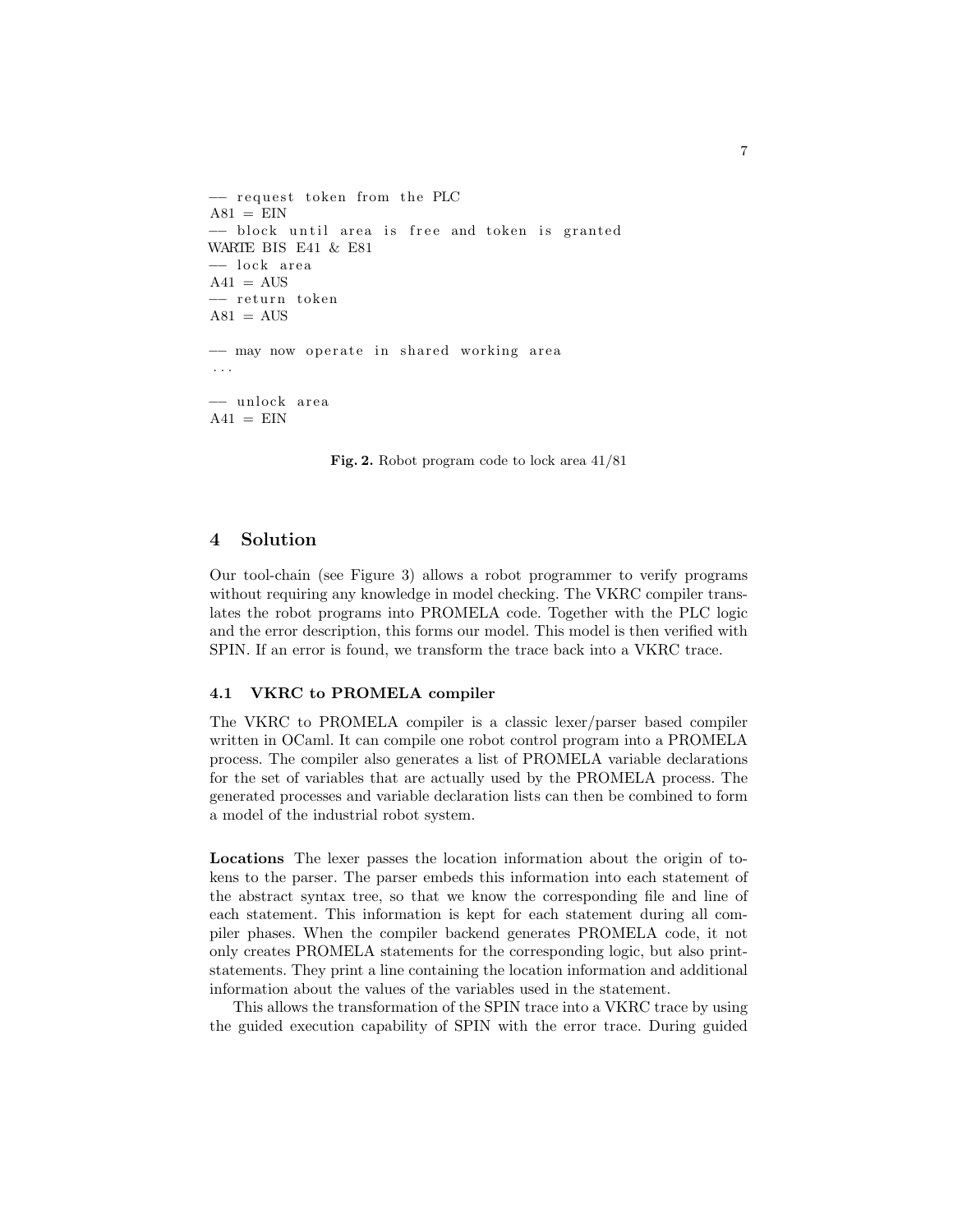

Fig. 3. Architectural Overview

execution, SPIN executes the program in such a way that the fault is reached in the formal model. The execution of the print statements along this path generates a trace that can be directly mapped to the VKRC programs.

Loop unrolling, function inlining The VKRC language features a repeatstatement that calls a subroutine a fixed number of times – or until an additional condition is not met. To avoid introducing an additional integer for the loop counter and to keep the control flow graph as simple as possible, these loops are always unrolled. As the number of times the subroutine is called is a fixed integer value, the loop unrolling always succeeds in completely removing the loop.

PROMELA does not have functions or subroutines whereas VKRC has subroutines. To solve this mapping problem, the compiler inlines all subroutine calls. This always succeeds, as recursion is not allowed in VKRC. The VKRC subroutines do not take parameters which makes this inlining process straight forward: The compiler replaces the calls to subroutines by their body until the program is free of subroutine calls.

With all subroutine calls removed, the compiler also does not need to perform inter-function analysis during the next step.

Abstract Interpretation VKRC has symbolic variables that can store a boolean expression while PROMELA does not have a similar feature. The compiler uses abstract interpretation [6] to remove the need of the symbolic variables from the source language. If this can be done, the mapping of VKRC to PROMELA is easy.

The compiler creates a control flow graph (CFG) from the abstract syntax tree. On this graph, the compiler performs abstract interpretation.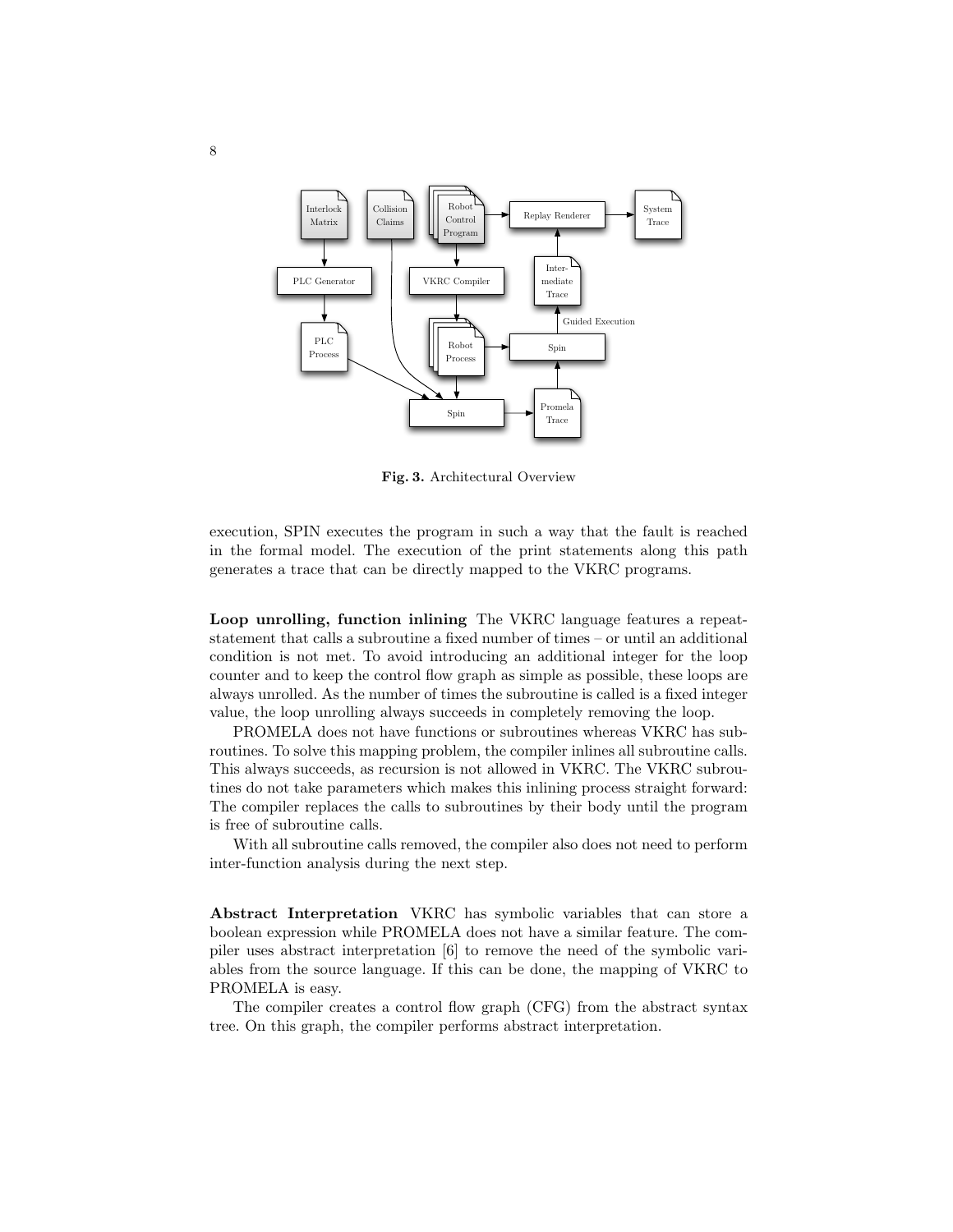The compiler can perform constant evaluation, copy propagation and dead code elimination: The goal is to remove the assignments to the symbolic variables. First the compiler performs constant evaluation, to simplify the CFG. With this simplification in place, the copy propagation optimization can determine the value of the symbolic variables in the statements they are used in. After the copy propagation, the symbolic variables occuring in right-hand side values are replaced by their value. This step removes the usage of the symbolic variables in right-hand side values. This in turn makes the assignments to the symbolic variables unnecessary. The dead code analysis can now determine which assignments are unnecessary and remove them. After this step, no symbolic variables should appear on left-hand side values anymore either.

The abstract interpretation allows us to get rid of the symbolic variables, so that no PROMELA code needs to get generated for them. There can be VKRC programs for which this method does not work. The method worked for all robot control programs we analyzed. If this method does not succeed, this could well be a programming error.

The compiler can be told to only perform the optimizations on the symbolic variables instead of all variables. This can lead to minor differences in the time required to verify the model as can be seen in section 5.

Movement commands The robot control programs have movement commands. These commands will make the robotic arm move to the given position. The positions are given as integer numbers in the robot control program; a lookup-table exists where the actual movement coordinates are stored. We know from the CAD program the industrial robot system is planned in, which combinations of robots in which positions can lead to collisions.

The VKRC compiler translates the movement commands to assignments to a global position variable. The target points of the movements are enumerated already, so we use these numbers as right-hand side value of the assignment.

During movement, the robot continuously checks the kill-switch variable. This symbolic variable is evaluated and if returns false, will make the robot perform an emergency stop. To map this behavior, the compiler inserts an assert statement on the value of the kill-switch variable at the position of the movement command. This way the model checker will find a violation of this property.

#### 4.2 PLC generator

For the functioning of the locking mechanism, a model of the PLC is required. We have written a code generator that creates this model based on the interlock configuration.

The PLC is modeled as a process that grants and removes locking-tokens based on the truth table in figure 4. For every available lock between two robots, the PLC process features one set of entries. One lock is always exclusively between two robots. The PLC therefore has to take into account all possible states of token-requested and token-granted for exactly two robots. We generate a PLC process for the final model in PROMELA from this table.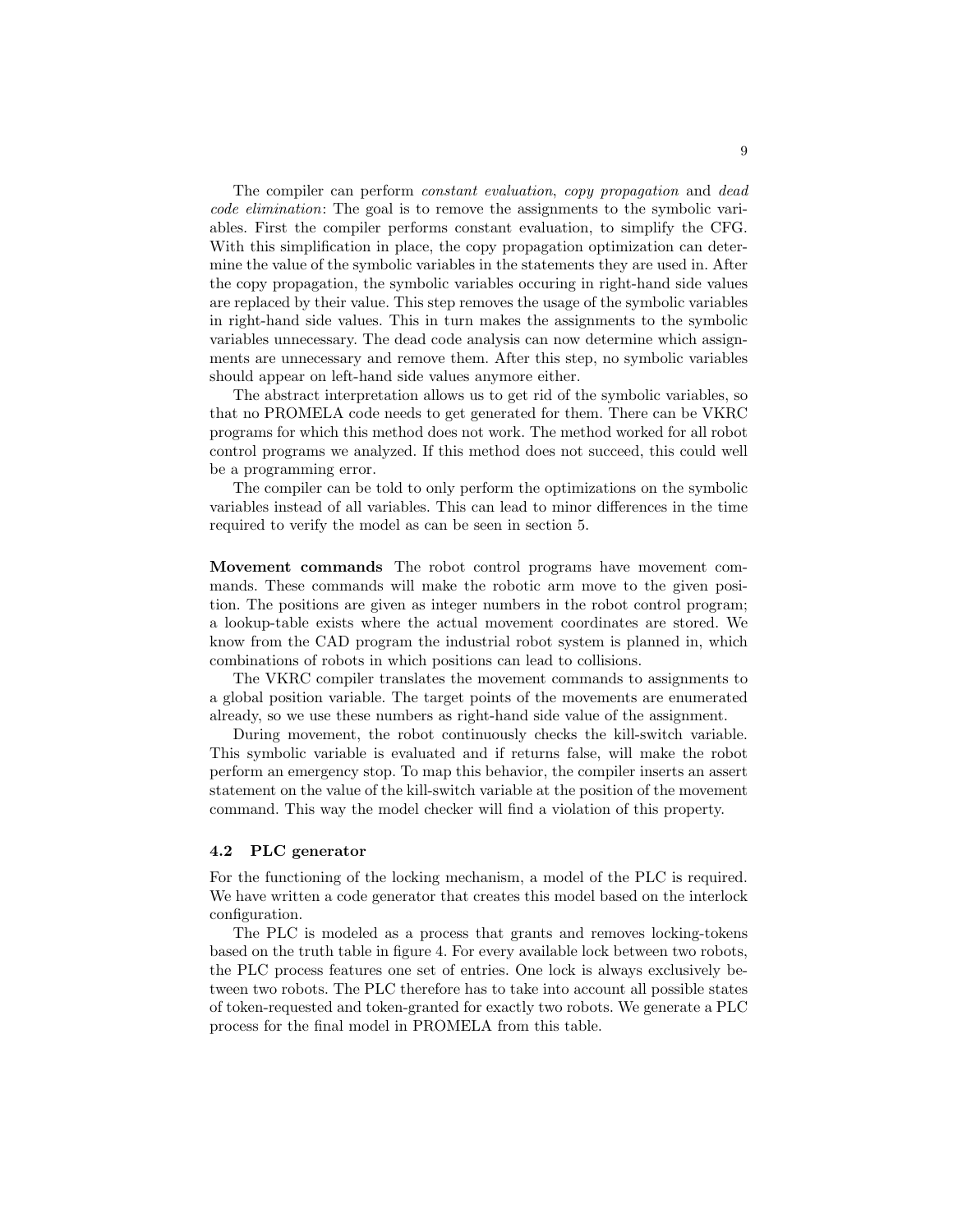The PLC process consists of an event loop and decides non-deterministically which token to grant or withdraw; the two robots  $n$  and  $m$  can request their tokens  $T_n$  and  $T_m$  by sending requests  $R_n$  and  $R_m$ . For every lock in the system, we generate 8 lines for the PLC process: The table in figure 4 has 17 rows; the row with both robots requesting the locking token has a non-deterministic result and for this reason appears twice. For the error-lines, where both robots have been granted the locking token, no code needs to be generated as they are unreachable. The lines for which the PLC process does not need to take any action, can also be omitted.

|   |          |   | $\left \mathbf{R}_n\right \mathbf{R}_m\left \mathbf{T}_n\right \mathbf{T}_m\left \mathbf{T}_n'\right \mathbf{T}_m'$ |        |       |                                      |
|---|----------|---|---------------------------------------------------------------------------------------------------------------------|--------|-------|--------------------------------------|
| 0 | 0        | 0 | 0                                                                                                                   |        |       |                                      |
| 0 | $\Omega$ | 0 | 1                                                                                                                   |        | 0     | remove token from m                  |
| 0 | 0        | 1 | 0                                                                                                                   | 0      |       | remove token from n                  |
| 0 | $\Omega$ | 1 | 1                                                                                                                   |        | error | the token was granted to both robots |
| 0 | 1        | 0 | 0                                                                                                                   | 1<br>0 |       | grant token to m                     |
| 0 | 1        | 0 | 1                                                                                                                   |        |       |                                      |
| 0 | 1        | 1 | $\Omega$                                                                                                            | 0      | 1     |                                      |
| 0 | 1        | 1 | 1                                                                                                                   |        | error | the token was granted to both robots |
| 1 | $\Omega$ | 0 | 0                                                                                                                   | 1      |       | grant token to n                     |
| 1 | 0        | 0 | 1                                                                                                                   | 1      | 0     | grant token to n, remove from m      |
| 1 | 0        | 1 | 0                                                                                                                   |        |       |                                      |
| 1 | $\Omega$ | 1 | 1                                                                                                                   |        | error | the token was granted to both robots |
| 1 | 1        | 0 | 0                                                                                                                   | 1      |       | grant token to n                     |
| 1 | 1        | 0 | 0                                                                                                                   |        | 1     | grant token to m                     |
| 1 | 1        | 0 | 1                                                                                                                   |        |       |                                      |
| 1 | 1        | 1 | $\Omega$                                                                                                            |        |       |                                      |
| 1 | 1        | 1 | 1                                                                                                                   |        | error | the token was granted to both robots |

Fig. 4. Truth table of how the PLC grants and removes tokens T based on requests R

The actual locking bits are exchanged directly between the robots. A robot is only allowed to claim an area if it owns the locking token and the area is not already locked. The locking token is not required to release an area.

The robots can not directly communicate with each other, but all communication is handled via the PLC. In the original system, the PLC performs a mapping from the corresponding output variables of one robot to the input variables of the partner robot. We model this mapping by renaming the input variables to the output variables they are connected to.

#### 4.3 Fault description

We are searching for three classes of faults:

- Deadlocks
- Collisions
- Kill-switch violations

10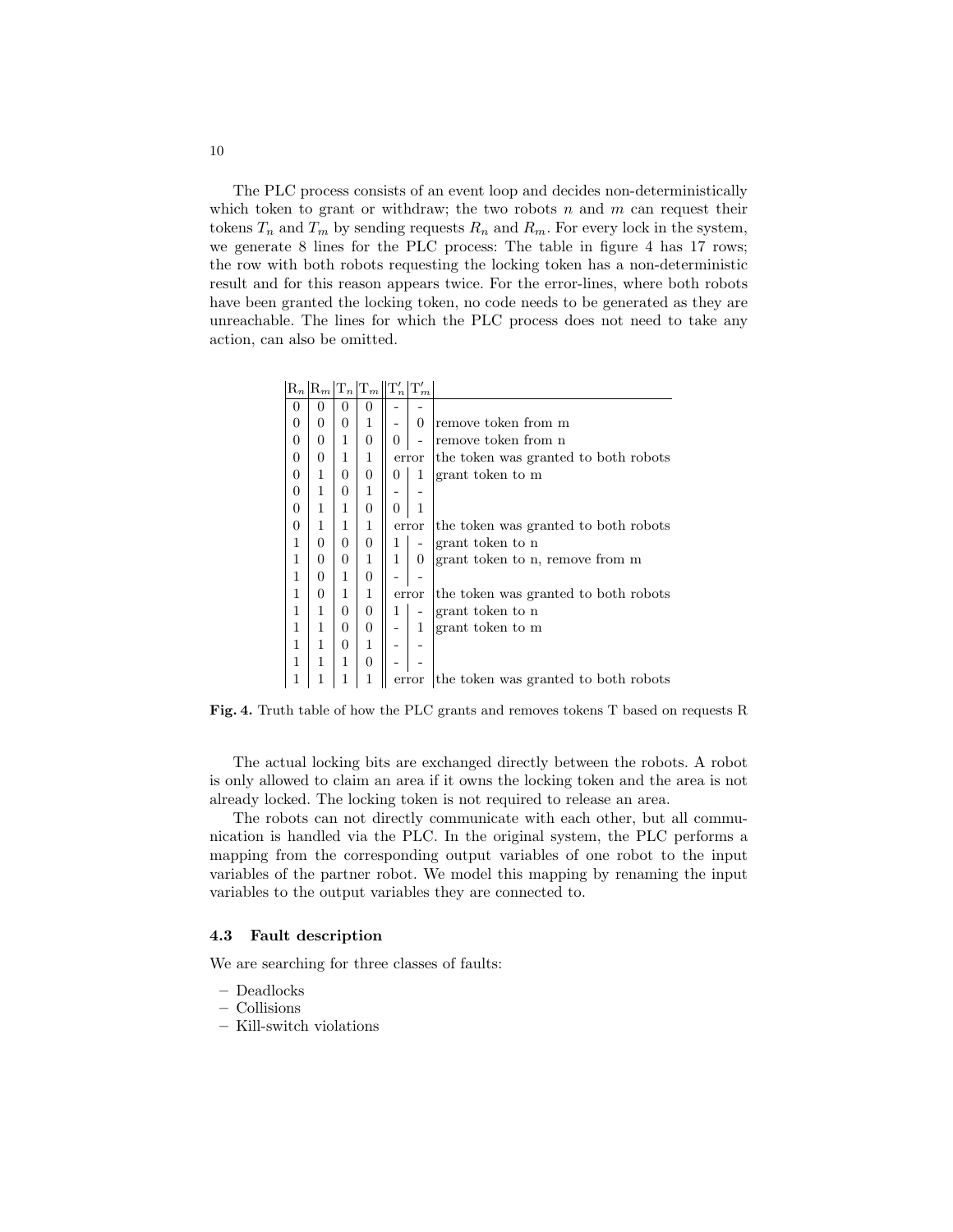Deadlocks are searched for by SPIN automatically. We only need to mark the PLC process with its event loop as not needing to terminate.

Collisions are found via the movement commands. We translate a movement command to an assignment of the unique movement point number to the position variable of the corresponding robot. The contents of this variable designate the movement coordinate that the robot is on its way to or has already reached. From the 3D model of the industrial robot system, we know which movement combinations of which robots can cause collisions. We use this information to formulate a never claim: No combination of locations of two robots must occur that would lead to a potential collision.

The user has to supply a matrix of possible collisions based on the movement points of the robot programs. From this matrix we generate claims in LTL; for every possible collision between two robots – robot n at position i and robot m at position  $k$  – we add the claim:

$$
\Box \neg ((\mathrm{position_{n}} = i) \wedge (\mathrm{position_{m}} = k))
$$

Kill-switch violations are directly generated by the compiler as assertions in the PROMELA process. While in movement the robot continuously checks the FB SPS variable for its contents. If this is false, the robot will trigger an emergency stop. While in normal operation, this kind of emergency situation must not occur; hence, it is considered an error in the model.

During translation the compiler determines the value of the FB SPS variable at each movement command. A movement command is then translated to the assignment to the position and a preceding PROMELA-assert statement. This assertion guarantees the expression in the kill-switch variable to be true during movement.

#### 4.4 Putting the model together

To create a model for the entire industrial robot system, we combine the generated files: We create a main PROMELA file that first includes the variable declaration files of all robots. It then includes the files of the robot processes and of the PLC process. The verification engineer then has to add a never claim for the potential collision combinations. Finally we write a main process that initializes certain variables and then starts all robot processes and the PLC process.

As of now, we have several devices that are missing from our model, e. g. welding devices. To allow the robot program to work as intended, we manually set the variables that represent the feedback from those devices to their desired value. This means these events always succeed and the behavior of the system with these events failing is not taken into account.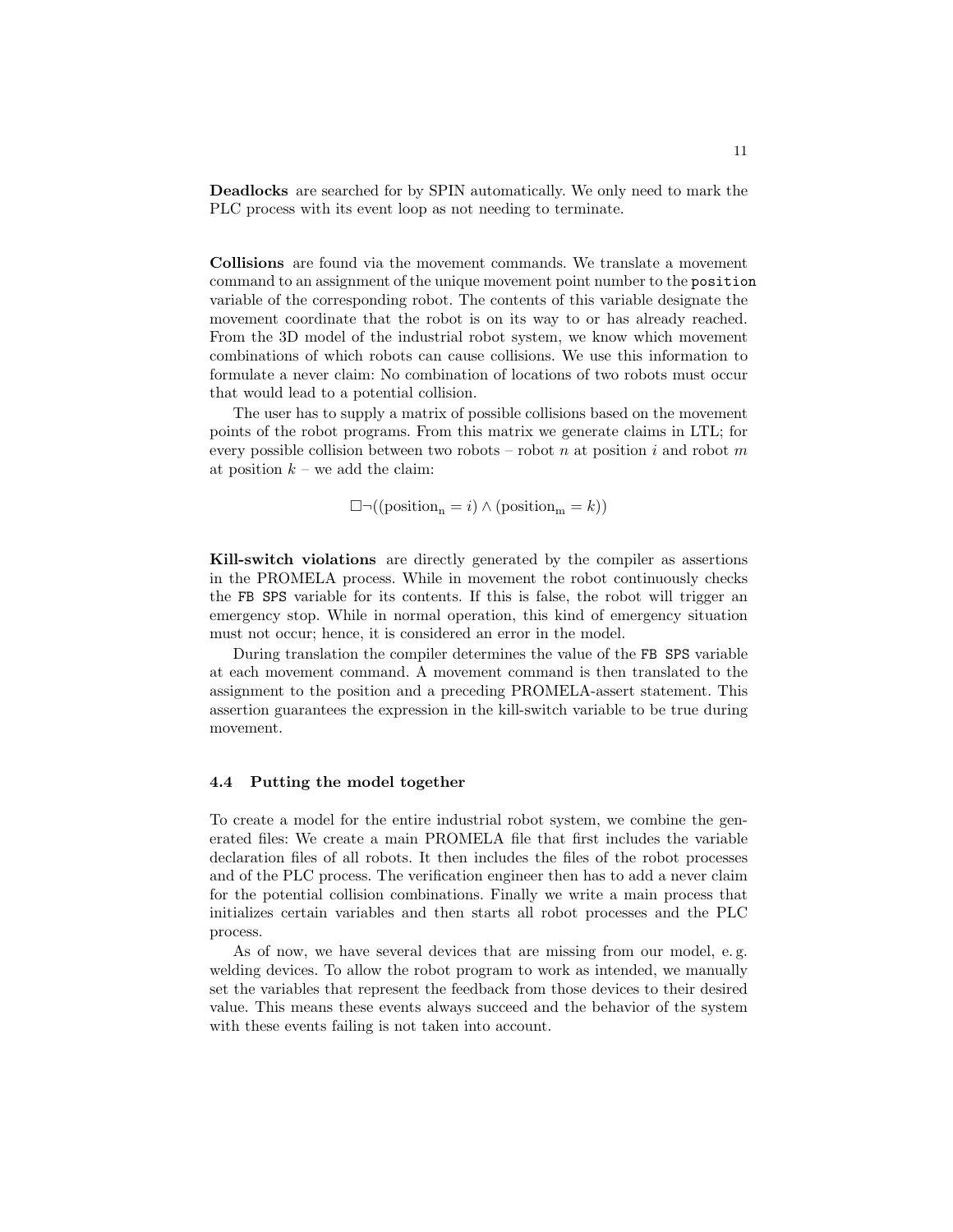#### 4.5 Replay trace

If the model checker finds a counter-example, it generates a trace leading to this error. This trace can be replayed in guided execution, executing the PROMELA program in such a way, that it leads to the found violation.

When executed in this way, the model checker will also execute the printf statements that were inserted by the compiler. The back-end of the compiler generates an accompanying printf statement for every statement generated. For a VKRC assignment, a PROMELA assignment is generated which is placed together with a printf statement inside an atomic block. This block then outputs the original location of the VKRC statement and the values of the variables used in the original statement.

This output is now a trace we can directly relate to the original robot control programs. The replay renderer takes this VKRC trace and generates a replay based on the robot programs. This replay shows the execution of the robot programs according to our trace; it displays the programs in the same way as in a teach panel, in a way the robot programmers are accustomed to. Variables in the VKRC program get colored depending on their current value.

The current replay can display two robot programs side by side, the current statement and the value of the variables. It consists of several HTML files so that a robot programmer does not need to install additional software to view the replay.

This replay allows a robot programmer to understand the way an error can occur in the system and help him find and remove the source of the problem. A screenshot of the current prototype can be seen in figure 5.



Fig. 5. Trace replay at the final deadlock situation between two robots

12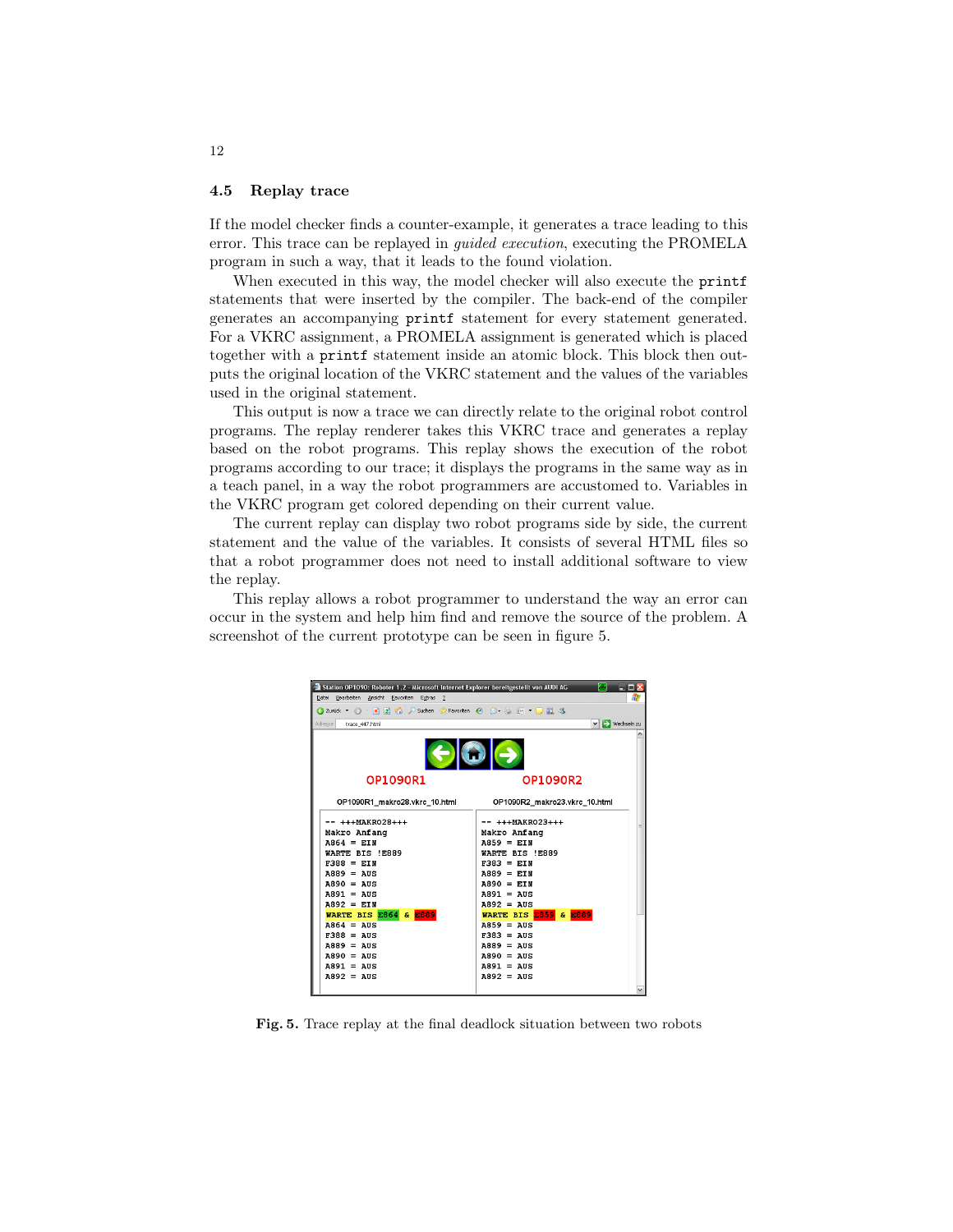### 5 Evaluation

We conducted verification runs on a training station and on several recent carbody stations. The training station has 2 robots, while the car-body stations have 9.

We found a deadlock in the robot control programs of the training station. A robot programmer was able to quickly track the error with our replay tool and to remove the source of the error: A missing variable initialization. The results of the benchmarks on the training station (see figure 6) were as expected: With the deadlock in place, the error was found with minimal amount of CPU-time. Without the deadlock, the verification run still finished in under 1 second. The activation of the optional compiler optimizations reduced the CPU-time required by 5%.

After the training station, we tried to verify several recent car-body stations with 9 robots each. We were able to find a deadlock in one of the welding stations. The preparation time to set up the model of the system was about 3 man-hours. With the deadlock in place, the verification run took well under one second. After removing the source of the deadlock, the verification itself took about 2 minutes. For this setup the optional compiler optimizations made the verification 11% more expensive in terms of CPU-time.

| Number of robots                                                                   |     |               |              |               |     |          |                                                             |               |
|------------------------------------------------------------------------------------|-----|---------------|--------------|---------------|-----|----------|-------------------------------------------------------------|---------------|
| Contains deadlock                                                                  | ves |               | $\mathbf{n}$ |               | ves |          | no                                                          |               |
| Compiler optimizations                                                             | off | <sub>on</sub> | $\alpha$ ff  | <sub>on</sub> | off | $\alpha$ | off                                                         | <sub>on</sub> |
| Number of transitions                                                              |     |               |              |               |     |          | 179 179 45083 42742 2677 2677 24891214 30837984             |               |
| $ $ CPU-time $ $ sec $ $                                                           |     |               |              |               |     |          | $[0.030] 0.061] 0.077] 0.140] 0.061] 0.108$ 119.640 132.718 |               |
| Memory footprint [MByte] 2.501 2.501  3.184  2.989  4.161  3.868  909.786  909.883 |     |               |              |               |     |          |                                                             |               |

Fig. 6. Benchmarks of analyzed industrial robot systems

The deadlock of the welding station was due to a protocol error in the request of the locking tokens. The robot control programs requested two tokens before waiting for the arrival of the first one. As can be seen in figure 7, this can lead to a rare deadlock. The request for token A from robot 1 arrives first, which the PLC grants. Then the requests for token A and B from robot 2 arrive. The PLC has already handed out token A but token B is given to robot 2. As both robots will block waiting for the arrival of both tokens, a classic deadlock situation occurs (see figure 7). To resolve this problem, both robots need to first wait for the arrival of token A before requesting token B.

# 6 Conclusion and future work

This paper proposed the use of model checking techniques to verify the correctness of industrial robot system with respect to certain properties. We presented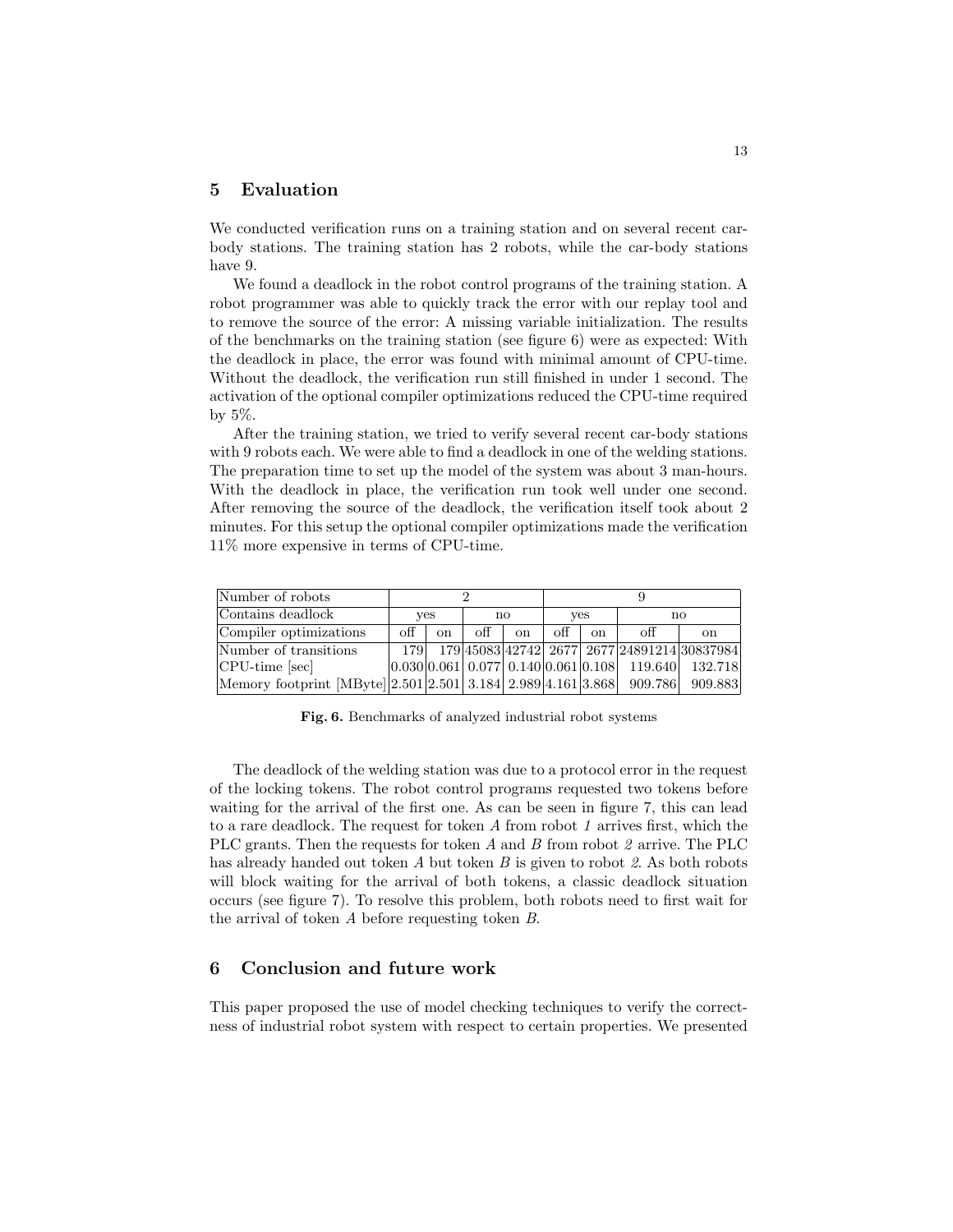

Fig. 7. Robot 1 and 2 deadlock each other trying to obtain two tokens concurrently

a compiler to transform robot programs into extended PROMELA models. Furthermore the tool allows to map an error-trace created by SPIN back into the original context.

Using the suggested approach we could validate original robot control programs from Audi car body welding stations. In this process we found a protocol error in the robot programs that could eventually lead to a deadlock. Based on the generated error-trace it was possible to find and remove the error. We could show that model checking is a viable option for analyzing the control programs of large industrial robot system even with 9 robots.

In contrast to the simulation-based approach which is currently state-ofthe-art in industry, the approach can guarantee the correctness with respect to certain properties, such as freedom of deadlocks and absence of collisions. The required effort to set up the modeling tool chain is also considerably smaller than the effort currently spent in testing these properties.

We are planning several improvements for the current tools to increase their applicability:

- Multi-language support; we want to analyze industrial robot system using robots from other manufacturers that use different programming languages.
- Higher degree of automation in setup process; if the barrier to use model checking can be lowered even further, the applicability will be higher.
- Replay-renderer for an arbitrary number of robots/processes
- Include support for more devices; we want to analyze if the robot programs handle external errors correctly, e. g. a welding problem

The case study presented in this paper showed that for current industrial robot system the performance scales well. However if further details are added to the formal model state space explosion can get a problem. Hence future work must also take into account techniques to limit the state space.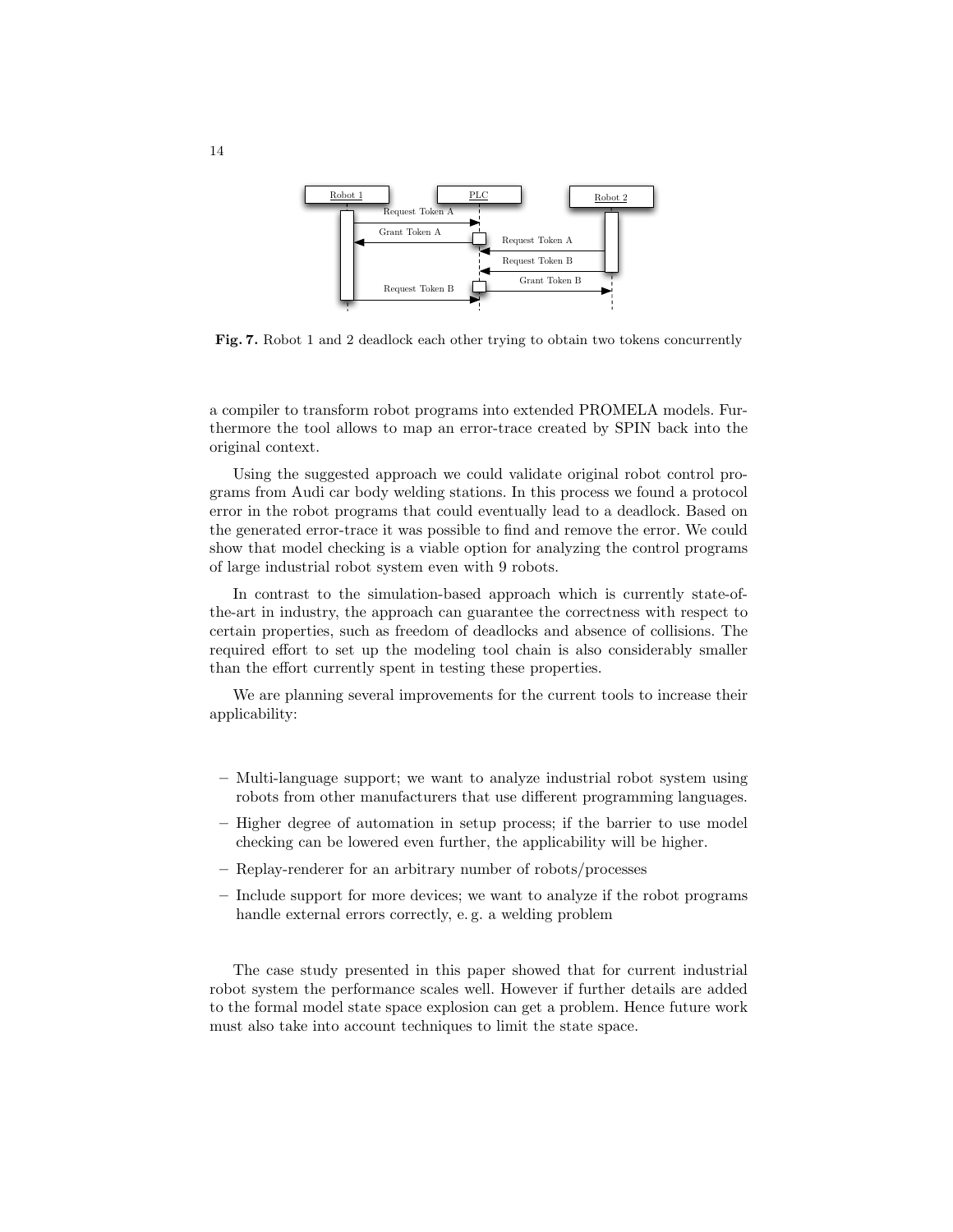### References

- 1. Nanette Bauer, Sebastian Engell, Ralf Huuck, Ben Lukoschus, and Olaf Stursberg, Stursberg: Verification of PLC Programs given as Sequential Function Charts, In: Integration of Software Specification Techniques for Applications in Eng., Springer, LNCS, 2004, pp. 517–540.
- 2. Dirk Beyer, Thomas Henzinger, Ranjit Jhala, and Rupak Majumdar, The software model checker BLAST, International Journal on Software Tools for Technology Transfer (STTT) 9 (2007), 505–525, 10.1007/s10009-007-0044-z.
- 3. Sébastien Bornot, Ralf Huuck, Yassine Lakhnech, and Ben Lukoschus, Utilizing static analysis for programmable logic controllers, ADPM 2000: The 4th International Conference on Automation of Mixed Processes: Hybrid Dynamic Systems, 2000, pp. 183–187.
- 4. G. Canet, S. Couffin, J. j. Lesage, A. Petit, and Ph. Schnoebelen, Towards the automatic verification of PLC programs written in Instruction List, IEEE International Conference on Systems, Man and Cybernetics, 2000, pp. 2449–2454.
- 5. James C. Corbett, Matthew B. Dwyer, John Hatcliff, Shawn Laubach, Corina S. Pasareanu, and Hongjun Zheng, Bandera: Extracting Finite-state Models from Java Source Code, Proceedings of the 22nd international conference on Software engineering, ACM Press, 2000, pp. 439–448.
- 6. Patrick Cousot and Radhia Cousot, Abstract interpretation: a unified lattice model for static analysis of programs by construction or approximation of fixpoints, Proceedings of the 4th ACM SIGACT-SIGPLAN symposium on Principles of programming languages (New York, NY, USA), POPL '77, ACM, 1977, pp. 238–252.
- 7. Patrick Cousot and Radhia Cousot, Verification of embedded software: Problems and perspectives, Proceedings of the 1st International Workshop on Embedded Software (EMSOFT), USA. LNCS 2211, Springer-Verlag, 2001, pp. 97–113.
- 8. Pedro de la Cámara, Marìa del Mar Gallardo, and Pedro Merino, *Model extraction* for ARINC 653 based avionics software, Proceedings of the 14th international SPIN conference on Model checking software (Berlin, Heidelberg), Springer-Verlag, 2007, pp. 243–262.
- 9. Yifei Dong and C. R. Ramakrishnan, An optimizing compiler for efficient model checking, Proceedings of the IFIP TC6 WG6.1 Joint International Conference on Formal Description Techniques for Distributed Systems and Communication Protocols (FORTE XII) and Protocol Specification, Testing and Verification (PSTV XIX) (Deventer, The Netherlands, The Netherlands), FORTE XII / PSTV XIX '99, Kluwer, B.V., 1999, pp. 241–256.
- 10. Lucio Mauro Duarte, Jeff Kramer, and Sebastian Uchitel, Towards faithful model extraction based on contexts, Proceedings of the Theory and practice of software, 11th international conference on Fundamental approaches to software engineering (Berlin, Heidelberg), FASE'08/ETAPS'08, Springer-Verlag, 2008, pp. 101–115.
- 11. Klaus Havelund, Java PathFinder, A Translator from Java to Promela, Proceedings of the 5th and 6th International SPIN Workshops on Theoretical and Practical Aspects of SPIN Model Checking (London, UK), Springer-Verlag, 1999, pp. 152–.
- 12. Gerard J. Holzmann, The Model Checker SPIN, IEEE Transactions on Software Engineering 23 (1997), 279–295.
- 13. Gerard J. Holzmann and Margaret H. Smith, An automated verification method for distributed systems software based on model extraction, IEEE Transactions on Software Engineering 28 (2002), 364–377.